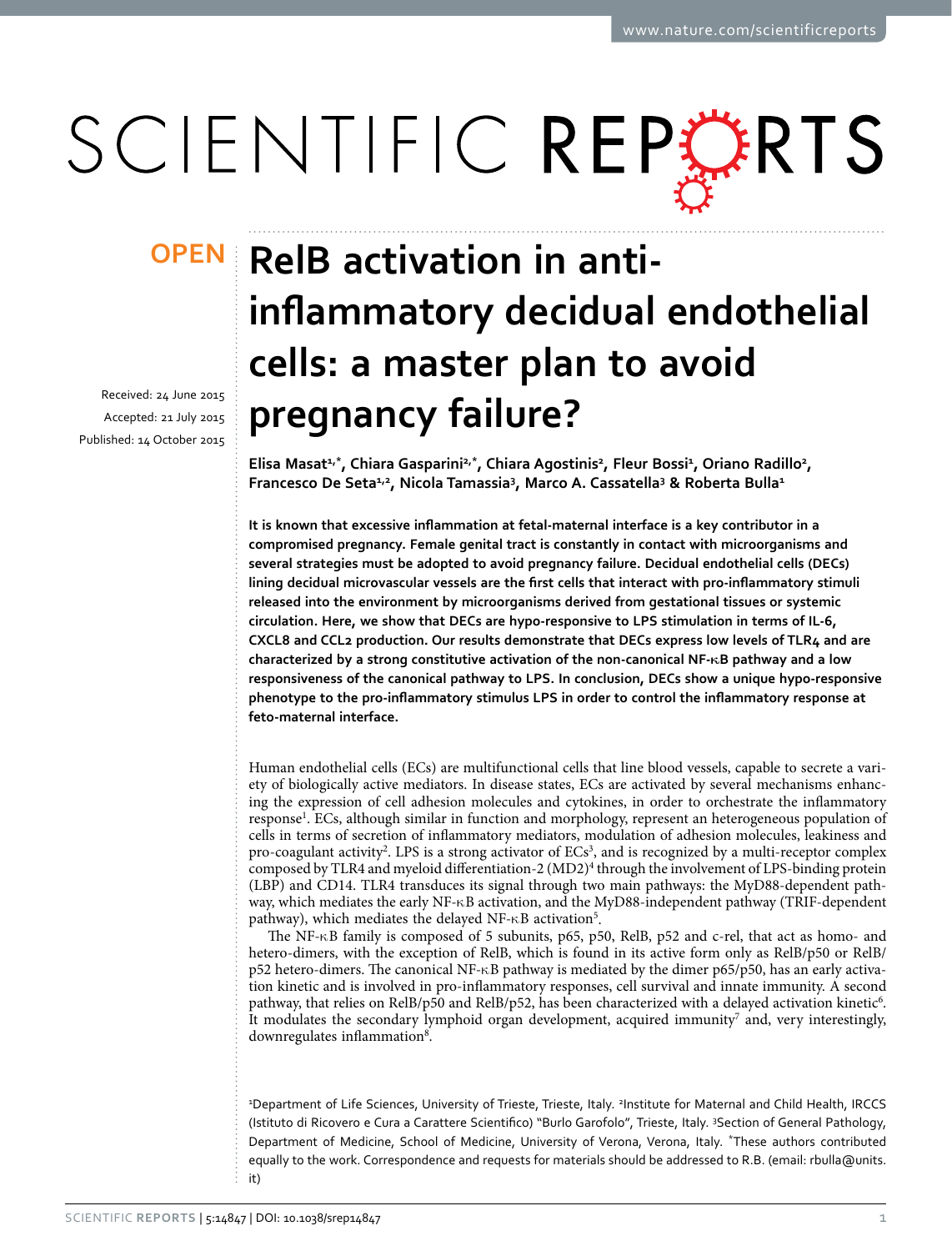Excessive inflammation at fetal-maternal interface is thought to be a key contributor in a compromised pregnancy. Intrauterine infections have been associated with pregnancy complications such as preterm labor, intrauterine growth restriction and pre-eclampsia<sup>9</sup>. Due to their location and properties, the microvascular ECs that line decidual vessels are very likely to play an important role in the control of the inflammatory response at feto-maternal interface.

In this study we investigated how decidual endothelial cells respond to LPS in terms of cytokine production, expression of TLR4 and signal transduction.

#### **Results and Discussion**

**Production of pro-inflammatory cytokines by endothelial cells.** We compared the production of the pro-inflammatory cytokines IL-6, CXCL8 (IL-8) and CCL2 (MCP-1) upon stimulation with TNF- $\alpha$  or LPS in DECs, ADMECs, UtMECs and HUVECs. As expected<sup>10</sup>, HUVECs promptly respond to TNF-α or LPS producing IL-6, CXCL8 and CCL2 ([Fig. 1\)](#page-2-0). Similar results were obtained in ADMECs, and UtMECs. Interestingly, a very low production of these cytokines was observed when DECs were stimulated by LPS. DECs' low responsiveness does not seem to be time or dose dependent as assessed by time course and dose-response experiments on DECs and ADMECs [\(Fig. 1B\)](#page-2-0). We were not surprised about this atypical behaviour of DECs upon LPS challenge, since we previously observed that LPS enhances the expression of inflammasome components and induce IL-1β secretion in trophoblasts and in decidual stromal cells but not in DEC<sup>11</sup>.

**DECs have a lower TLR4 expression and a constitutive activation of the NF-κB non- canonical pathway.** The results in [Fig. 2A](#page-3-0) show that DECs express lower TLR4 mRNA levels than ADMECs. The flow cytometric analysis in [Fig. 2B](#page-3-0) confirmed the RT-qPCR data, showing that TLR4 is present on EC surface, even though its expression on DECs is very weak compared to the high expression on ADMECs. RT-qPCR experiments, summarized in Supplemental [Fig. 1](#page-2-0), show that both population of ECs, unlike macrophages used as a positive control, do not express the mRNA for CD14; interestingly DECs have also a trend to a reduced expression of the MD2, MyD88 and TRIF mRNA. These data are in agreement with Wang and colleagues who observed a significant downregulation of MyD88 and TRIF in the LPS tolerant glial cells $^{12}$ .

Since LPS induces a weak pro-inflammatory response in DECs, we aimed to investigate the activation of the NF-κB pathways, that play a central role in modulating both pro-inflammatory and anti-inflammatory conditions<sup>13</sup>. The activation of the subunits p65 and p50 (canonical pathway) and of the subunits RelB, p50 and p52 (non-canonical pathway) was measured over a time-course ([Fig. 2C](#page-3-0)). The p65 subunit is strongly activated by LPS in ADMECs from 45min to 24h. In DECs, p65 shows a certain basal activation and is mildly activated at 45min stimulation with LPS, but not at later time points ([Fig. 2C\)](#page-3-0). It is evident that the canonical pathway has not a major role in DECs functions, as compared to the LPS-responsive cells.

The subunit RelB shows a retarded activation, as expected<sup>6</sup>. Upon LPS stimulation both cell types are characterized by a strong activation of RelB. Very interestingly, RelB shows a high basal activation in DECs which is not observed in ADMECs ([Fig. 2C](#page-3-0)) and, more importantly, such basal activation is not far from its full LPS-dependent activation. In both cell types, p52 is not activated in response to LPS while p50 shows a strong basal activation, that clearly increases after LPS stimulation.

RelB basal activation and p65 low responsiveness to LPS activation seem to be the most relevant features of DECs. A similar basal activation has been observed in cancer<sup>14</sup> or in endotoxin tolerance. In endotoxin tolerance, RelB has a key role in silencing or inhibiting the expression of the pro-inflammatory cytokines TNF- $\alpha$  and IL-1 $\beta$ <sup>[15](#page-5-14)</sup> and, when overexpressed, the dimer RelB/p50 inhibits the production of TNF- $\alpha$  in primary dendritic cells and macrophages<sup>8</sup>. Together with RelB activation, unstimulated DECs showed a reduced expression of I $\kappa$ B $\alpha$  [\(Fig. 2C\)](#page-3-0), the physiological inhibitor of the canonical pathway, that only slightly diminishes after LPS stimulation. This evidence would sustain the observed basal activation of p65 and its low responsiveness to LPS. In ADMECs,  $I \kappa B\alpha$  expression is high in unstimulated cells, and rapidly decreases upon LPS activation, as occurring in LPS-responsive cells where the canonical pathway has a major role. Recently, miR-146 has been reported to regulate RelB expression in TNF-α stimulated cells<sup>[16](#page-5-15)</sup> and to repress endothelial activation<sup>17</sup>. We verified that miR-146 is highly expressed in untreated DECs as compared to ADMECs ([Fig. 2D](#page-3-0)) and therefore could have a role in regulating RelB activity in these cells.

To conclude, DECs are characterized by a strong constitutive activation of the NF-κB non-canonical pathway and a low responsiveness to LPS. Our finding shows a snapshot of a very atypical endothelium that, in order to avoid pregnancy failure, increases the activation threshold to LPS. This is in harmony with the concept of immune tolerance to microorganism during pregnancy<sup>18</sup>.

#### **Materials and Methods**

**Tissues samples.** Decidual first trimester biopsy specimens were obtained from women undergoing voluntary termination of pregnancy at 8–12 weeks' gestation. Skin samples were obtained from women of fertile age undergoing reductive plastic surgery. Endometrial tissue specimens were obtained from fertile women undergoing hysterectomy for leiomyomatosis in the mid proliferative and mid secretory phase defined according to Noyes criteri[a19](#page-5-18). The study was approved by the institutional review board of The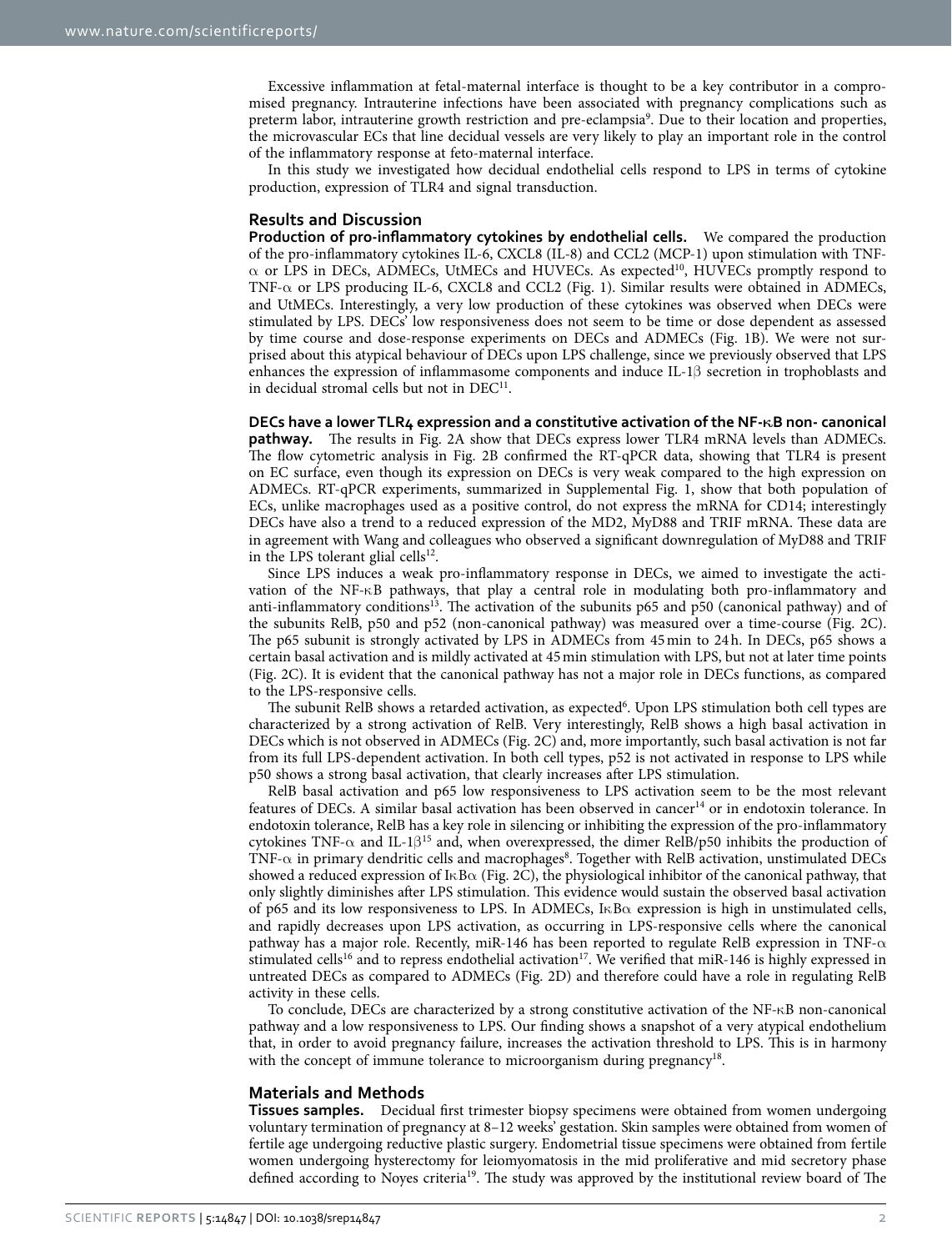

<span id="page-2-0"></span>**Figure 1. Cytokine and chemokine production by ECs after stimulation with inflammatory stimuli.**  (**A**) The box plots represent the production of IL-6, CXCL8 (IL-8) and CCL2 (MCP-1) in the supernatants of confluent monolayers of HUVECs, ADMECs, UtMEC and DECs. All the ECs examined produced high level of cytokines and chemokines in response to  $TNF-\alpha$  and LPS excepted DECs which produced low levels of these pro-inflammatory cytokines. Box plot± S.D. of at least 5 independent experiments. \**P*< 0.05 and \*\**P*< 0.01 untreated versus treated (Mann-Whitney test). (**B**) Dose response curve of LPS effect on DECs and ADMECs in the cytokines production. The cells were stimulated with increasing concentrations of LPS (0ng/ml, 10ng/ml, 100ng/ml, 500ng/ml and 1000ng/ml) and the cells supernatants were analyzed for the presence of of IL-6, CXCL8 (IL-8) and CCL2 (MCP-1). If compared to ADMECs, DECs are poorly respondent to LPS stimulation and at 100ng/ml of LPS DECs reach the maximum of cellular activation. (**C**) Time course of LPS effect on ECs in the cytokines production. The cells were stimulated for 4h, 12h or 24h with LPS and the cells supernatants were analyzed for cytokine production. The maximum amount of cytokines produced by DECs was at 12h. Data from three independent experiments are shown and represent the mean $\pm$  SD.  $*P$  < 0.05 (Mann-Whitney test) ADMECs versus DECs.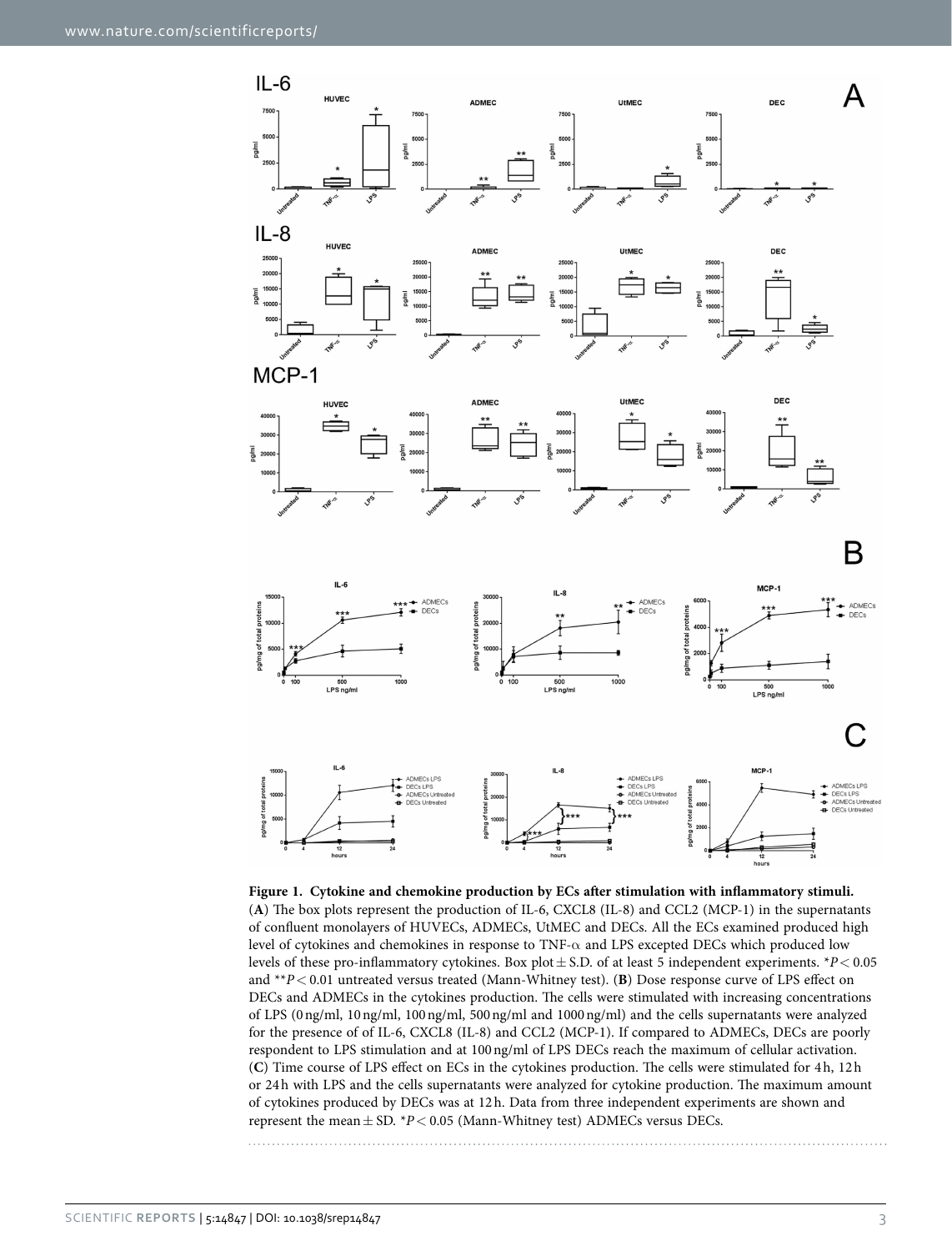

<span id="page-3-0"></span>**Figure 2. Expression of TLR4, NF-kB pathways and miRNA in ECs.** (**A**) Analysis of RT-qPCR for the expression of TLR4 mRNA in EC populations. The relative amount of mRNA for TLR4 in DECs, ADMECs, HEK 293T and THP-1 was evaluated by RT-qPCR and normalized with reference to the 18S value. The results were expressed as AUs, in which 1 AU represents the value obtained with macrophages (PBMC) used as a calibrator. Bars represent the mean  $\pm$  S.E.M. of at least 3 independent experiments. \**P* < 0.05 (Mann-Whitney test) ADMECs versus DECs. (**B**) Cytofluorimetric analysis for TLR4 surface expression on freshly isolated ECs (ADMECs and DECs). DECs present a lower expression of TLR4 both at gene and protein level. THP-1 were used as positive control and HEK 293T were used as negative control for TLR4 expression. (**C**) Activation of the signal transduction pathway in ECs. DECs and ADMECs were treated with LPS during a time course of 45min, 4h, 7h and 24h. Cells were then lysed and nuclear extracts assayed with the TransAm NF-κB family kit (Active Motive) to measure the binding of the subunits RelB, p65, p52 and p50 to their consensus sequence. Data are shown as mean  $\pm$  SEM of two independent experiments. Statistical analysis were carried out according to Material and Methods.  $*P < 0.05$ ;  $**P < 0.01$ ,  $**P < 0.001$  were calculated versus the unstimulated control of the same cell type, except when the conditions analyzed are clearly connected by a straight line (comparison of the unstimulated conditions between the two different cell types). In the bottom a western blot of DECs and ADMECs lysates is reported to evaluate IkBα degradation, which is indicative of the activation of the NFkB canonical pathway. (**D**) Evaluation of the expression of miR-146 where the relative amount of miR-146 in untreated DECs and ADMECs was evaluated by RT-qPCR. Untreated DECs displayed 6-fold increase the level of miR-146. Bars represent the mean± S.E.M. of at least 3 independent experiments. \**P*< 0.05 (Mann-Whitney test) ADMECs versus DECs.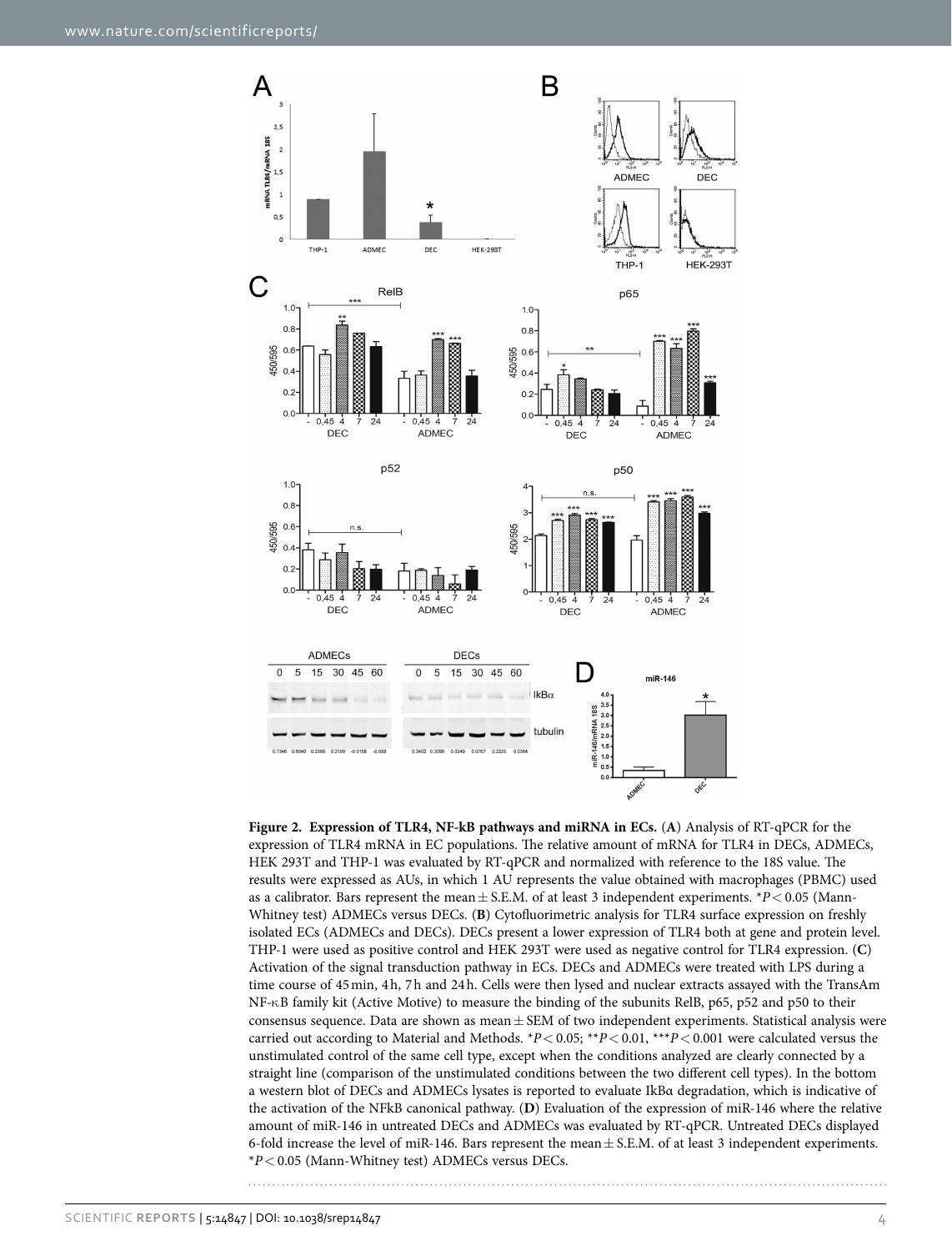<span id="page-4-0"></span>

| Sample         | <b>Primers</b> | Sequence $5' > 3'$            | Annealing<br>Temperature (°C) | Amplicon<br>Size (bp) | <b>Gene Bank</b><br><b>Accession Number</b> |
|----------------|----------------|-------------------------------|-------------------------------|-----------------------|---------------------------------------------|
| <b>18S</b>     | Forward        | <b>ATCCCTGAAAAGTTCCAGCA</b>   | 60                            | 154                   | NM 022551                                   |
|                | Reverse        | <b>CCCTCTTGGTGAGGTCAATG</b>   |                               |                       |                                             |
| TLR4           | Forward        | AAGCCGAAAGGTGATTGTTG          | 60                            | 153                   | NM 138557.1                                 |
|                | Reverse        | <b>CTGAGCAGGGTCTTCTCCAC</b>   |                               |                       |                                             |
| MD2            | Forward        | <b>TTCCACCCTGTTTTCTTCCATA</b> | 60                            | 404                   | AB446498.1                                  |
|                | Reverse        | GGCTCCCAGAAATAGCTTCAAC        |                               |                       |                                             |
| CD14           | Forward        | AGAGGCAGCCGAAGAGTTCAC         | 60                            | 132                   | NM 000591.3                                 |
|                | Reverse        | GCGCTCCATGGTCGATAAGT          |                               |                       |                                             |
| MyD88          | Forward        | <b>CTCTGTTCTTGAACGTGCGGA</b>  | 60                            | 246                   | NM_002468                                   |
|                | Reverse        | ACTTTTGGCAATCCTCCTCAATG       |                               |                       |                                             |
| TRIF           | Forward        | <b>TGCACTGCGTTCTCATAGTCT</b>  | 61                            | 167                   | U <sub>49441</sub>                          |
|                | Reverse        | <b>ACTGTGCCATAGGGTCTGATG</b>  |                               |                       |                                             |
| hsa mi $R-146$ | Forward        | CGGCTGAATTGGAAATGATA          | 60                            | 22                    | MI0000477                                   |
|                | Reverse        | TGCTGCCTCTCAAACAGAAG          |                               |                       |                                             |

**Table 1. Primer used for RT-qPCR analysis.**

Maternal-Children's Hospital (IRCCS "Burlo Garofolo", Trieste, Italy) and informed consent was obtained from all patients providing the tissue specimens. All the experiments were carried out in accordance with the approved guidelines.

**Cell isolation and culture.** Human umbilical vein endothelial cells (HUVECs) were isolated by collagenase treatment and cultured as previously published<sup>20</sup>. Decidual endothelial cells (DECs) and Human dermal microvascular endothelial cells (ADMECs) were isolated and characterized as previously described by Bulla *et al.*[21](#page-5-20).

DECs were positively selected with Dynabeads M-450 (Life Technologies) coated with Ulex europaeus 1 lectin (Sigma–Aldrich), whereas ADMECs were further purified from a subconfluent mixed cell population with the CD31-conjugated magnetic beads from Dynabeads (Life Technologies).

Uterine microvascular endothelial cells (UtMECs) were purified from endometrial tissue samples by a similar procedure for DECs isolation. Briefly, the tissue was finely minced, digested first with 0.25% trypsin (Sigma-Aldrich, Milan, Italy) and 50μg/ml DNase I (Roche, Milano, Italy) overnight at 4 °C, and then with collagenase type 1 (3mg/ml) (Worthington Biochemical Corporation, DBA, Milan, Italy) for 30 min at 37 °C. After the filtration through a 100 $\mu$ m pore nylon filter (BD Falcon, Milan, Italy) the cells were positively selected with Dynabeads M-450 (Dynal, Invitrogen, Milano, Italy) coated with Ulex europaeus 1 lectin (Sigma-Aldrich).

All ECs were seeded on 12,5 cm<sup>2</sup> flask precoated with  $2\mu g/cm^2$  fibronectin (Roche, Milan, Italy) and maintained in endothelial serum free basal medium (Life Technologies, Monza, Italy) supplemented with 20ng/ml bFGF (basic Fibroblast Growth Factor), 10ng/ml EGF (Epidermal Growth Factor) (Life Technologies) 10% of FCS (Life Technologies) and 10% of human serum (Euroclone, Milan, Italy).

**ELISA.** The level of IL-6, CXCL8 (IL-8) and CCL2 (MCP-1) were measured by ELISA using a commercial kit (Human IL-6 Instant ELISA, Bender Medsystem, Milan, Italy; Human IL-8 Instant ELISA, Bender Medsystem, Milan, Italy; Human MCP-1 Instant ELISA, Bender Medsystem, Milan, Italy). Each assay was performed according to the manufacturer instructions.

**RNA extraction, cDNA synthesis and Real-time quantitative PCR (RT-qPCR).** Cells RNA were purified with euroGOLD Total RNA Kit (Euroclone, Milan, Italy) according to the supplier's instructions. miRNA isolation were carried out with miRNeasy Mini Kit (Qiagen, Milan, Italy) according to the supplier's instructions. Total RNA extracted was reverse transcripted with iScript cDNA Synthesis Kit (Bio-Rad, Milan, Italy). Real-time quantitative PCR (qPCR) was carried out on a Rotor-Gene 6000 (Corbett, Explera, Ancona, Italy) using iQ SYBR Green Supermix (Thermo Scientific Fynnzymes, Milan, Italy). [Table 1](#page-4-0) show the primer lists used for qPCR. The relative amount of gene production in each sample was determined by the Comparative Quantification (CQ) method supplied as part of the Rotor Gene 1.7 software (Corbett Research) $^{22}$ .

**Cytofluorimetric Analysis.** ECs, HEK 293T and THP-1  $(5 \times 10^5 \text{ cells})$  were incubated with the (HTA125) monoclonal PE-conjugated anti-human TLR4 antibody (Biolegend, Milan, Italy), with monoclonal FITC-conjugated anti-human MD2 antibody (Hycult Biotech, Milan, Italy), or with unrelated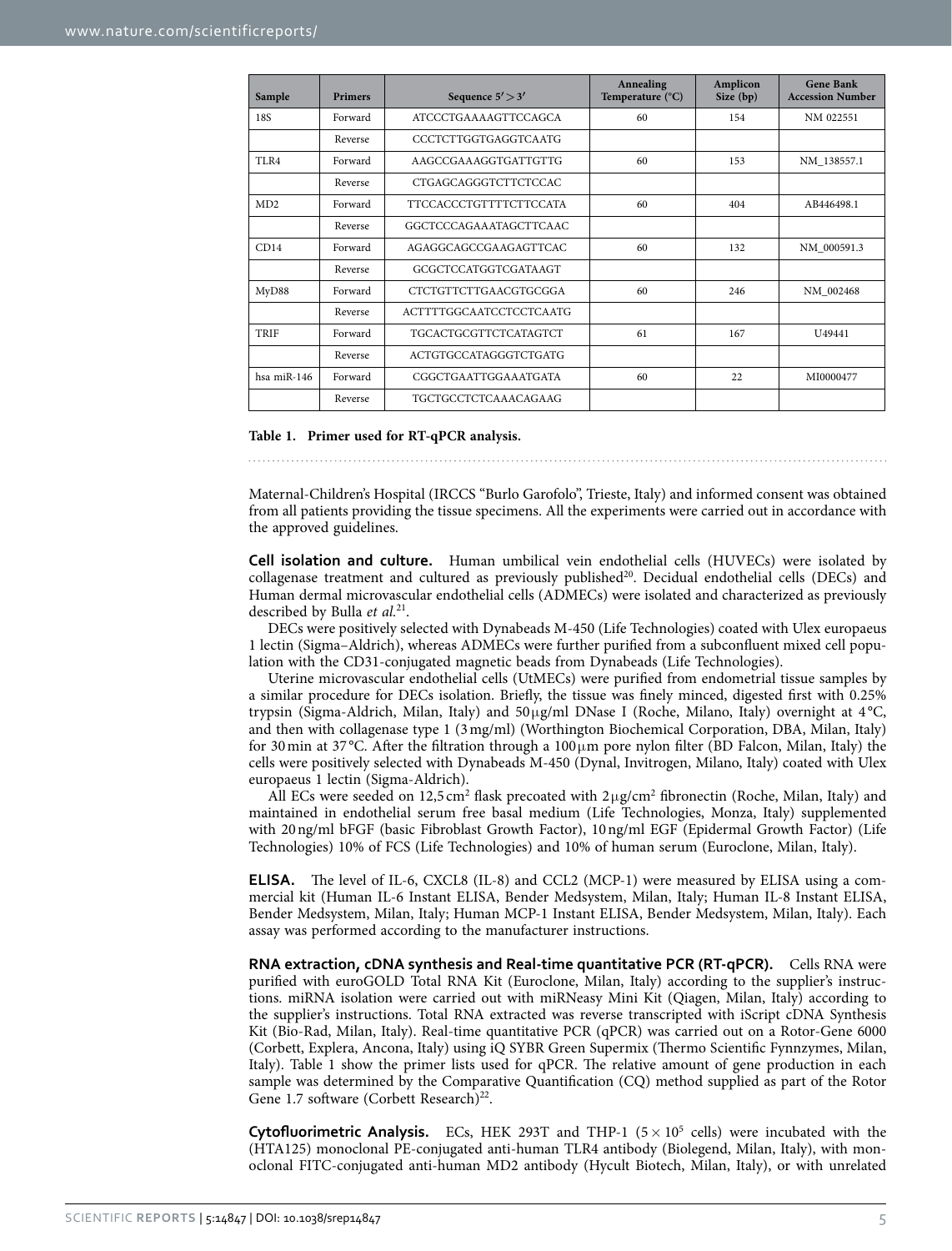antibody for 1h at 37 °C. The cells were fixed with 1% paraformaldehyde (Sigma-Aldrich) and analyzed for fluorescence on a FACScalibur instrument (BD Falcon) using CellQuest software.

**Immunoblot.** After stimulation, ECs were lysed in lysis buffer (25mM Tris pH 7.5, NaCl 150mM, Triton X-100 1%, Sodium Deoxycholate 1%, SDS 0,1%, 2mM EDTA, 1% (v/v) Nonidet P-40, and 1mM DTT) containing inhibitors of proteases (Sigma-Aldrich), and phosphatases (Sigma-Aldrich), and following a 15-min incubation on ice, cell debris were spun down  $(12,000 \times g, 20 \text{ min}, 4^{\circ}\text{C})$  and the supernatants were frozen and stored at −80 °C. Small aliquots of the various extracts were routinely processed for protein content determination, by using a protein assay kit (Bio-Rad, Milan,Italy). For Western blot analysis, cell extracts were subjected to immunoblots by described procedures<sup>23</sup>. Detection was carried out with Alexa FluorR 680-conjugated goat anti-rabbit Abs (Invitrogen) and IRDye™ 800-conjugated goat anti-mouse IgG (Rockland, Gilbertsville, PA, USA) secondary Abs. Blotted proteins were detected and quantified using the Odyssey infrared imaging system (LI-COR Biosciences, Lincoln, NE, USA). Anti-IκBa (sc-371) was obtained from Santa Cruz Biotechnology while anti-β-tubulin (T5293) was from Sigma-Aldrich.

**DNA binding.** DNA binding assay was performed as previously shown<sup>24</sup>, p65, RelB, p52, p50, binding to consensus sequence was assayed in nuclear lysates using the TransAm NF-κB family kit (Active Motif), according to the manufacturer's instructions. The anti-NF-κB family primary antibodies recognize an epitope that is accessible only when NF-κB is activated and bound to its target DNA.

**Statistical Analysis.** Mean, standard deviation (SD), standard error of the mean (SEM) and statistical tests were calculated using GraphPad Prism (GraphPad Software, San Diego, CA). For the ELISA experiments, the Mann Whitney test was used to compare 2 groups of data, P value of  $< 0.05$  was considered significant (\* $p < 0.05$  \*\* $p < 0.001$ ).

For the DNA binding experiments, statistical analysis was carried out using a 1-way analysis of variance (ANOVA) with Dunnett's multiple comparison post-test (\*p < 0.05; \*\*p < 0.01, \*\*\*p < 0.001).

#### **References**

- <span id="page-5-1"></span><span id="page-5-0"></span>1. Mantovani, A., Bussolino, F. & Dejana, E. Cytokine regulation of endothelial cell function. *FASEB J* **6(8),** 2591 (1992).
- 2. Garlanda, C. & Dejana, E., Heterogeneity of endothelial cells. Specific markers. *Arterioscler Thromb Vasc Biol* **17(7),** 1193 (1997). 3. Dauphinee, S. M. & Karsan, A. Lipopolysaccharide signaling in endothelial cells. *Lab Invest* **86(1),** 9 (2006).
- <span id="page-5-3"></span><span id="page-5-2"></span>4. Wang, M. *et al.* Mannan-binding lectin directly interacts with Toll-like receptor 4 and suppresses lipopolysaccharide-induced inflammatory cytokine secretion from THP-1 cells. *Cell Mol Immunol* **8(3),** 265 (2011).
- <span id="page-5-4"></span>5. Tamassia, N. *et al.* Molecular mechanisms underlying the synergistic induction of CXCL10 by LPS and IFN-gamma in human neutrophils. *Eur J Immunol* **37(9),** 2627 (2007).
- <span id="page-5-5"></span>6. Saccani, S., Pantano, S. & Natoli, G. Two waves of nuclear factor kappaB recruitment to target promoters. *J Exp Med* **193(12),** 1351 (2001).
- <span id="page-5-6"></span>7. Senftleben, U. *et al.* Activation by IKKalpha of a second, evolutionary conserved, NF-kappa B signaling pathway. *Science* **293(5534),** 1495 (2001).
- <span id="page-5-7"></span>8. Gasparini, C., Foxwell, B. M. & Feldmann, M., RelB/p50 regulates TNF production in LPS-stimulated dendritic cells and macrophages. *Cytokine* **61(3),** 736 (2013).
- <span id="page-5-8"></span>9. Bergstrom, S. Infection-related morbidities in the mother, fetus and neonate. *J Nutr* **133(5** Suppl 2), 1656S (2003); Thaxton, J. E., Nevers, T. A. and Sharma, S. TLR-mediated preterm birth in response to pathogenic agents. *Infect Dis Obstet Gynecol* **2010** (2010).
- <span id="page-5-9"></span>10. Pober, J. S. & Sessa, W. C. Evolving functions of endothelial cells in inflammation. *Nat Rev Immunol* **7**(**10**), 803 (2007); Lee, W. L. and Liles, W. C., Endothelial activation, dysfunction and permeability during severe infections. *Curr Opin Hematol* **18**(**3**), 191 (2011).
- <span id="page-5-10"></span>11. Pontillo, A. *et al.* Bacterial LPS differently modulates inflammasome gene expression and IL-1beta secretion in trophoblast cells, decidual stromal cells, and decidual endothelial cells. *Reprod Sci* **20(5),** 563 (2012).
- <span id="page-5-12"></span><span id="page-5-11"></span>12. Wang, W. *et al.* TLR4 activation induces nontolerant inflammatory response in endothelial cells. *Inflammation* **34(6),** 509(2011).
- 13. Gasparini, C. & Feldmann, M. NF-kappaB as a Target for Modulating Inflammatory Responses. *Curr. Pharm. Des*. **18(35)** 5735 (2012).
- <span id="page-5-13"></span>14. Gasparini, C., Celeghini, C., Monasta, L. & Zauli, G. NF-kappaB pathways in hematological malignancies. *Cell Mol Life Sci* **71(11),** 2083 (2014).
- <span id="page-5-14"></span>15. Chen, X., El Gazzar, M., Yoza, B. K. & McCall, C. E. The NF-kappaB factor RelB and histone H3 lysine methyltransferase G9a directly interact to generate epigenetic silencing in endotoxin tolerance. *J Biol Chem* **284(41),** 27857 (2009); El Gazzar, M., Liu, T., Yoza, B. K. and McCall, C. E. Dynamic and selective nucleosome repositioning during endotoxin tolerance. *J Biol Chem* **285**(**2**), 1259 (2010).
- <span id="page-5-15"></span>16. El Gazzar, M., Church, A., Liu, T. & McCall, C. E. MicroRNA-146a regulates both transcription silencing and translation disruption of TNF-alpha during TLR4-induced gene reprogramming. *J Leukoc Biol* **90(3),** 509 (2011).
- <span id="page-5-16"></span>17. Cheng, H. S. *et al.* MicroRNA-146 represses endothelial activation by inhibiting pro-inflammatory pathways. *EMBO Mol Med* **5(7),** 949 (2013).
- <span id="page-5-17"></span>18. de Andrade Ramos, B., Kanninen, T. T., Sisti, G. & Witkin, S. S., Microorganisms in the Female Genital Tract during Pregnancy: Tolerance versus Pathogenesis. *Am J Reprod Immunol* (2014).
- <span id="page-5-19"></span><span id="page-5-18"></span>19. Noyes, R. W., Hertig, A. T. & Rock, J. Dating the endometrial biopsy. *Am J Obstet Gynecol* **122(2),** 262 (1975).
- 20. Tedesco, F. *et al.*, The cytolytically inactive terminal complement complex activates endothelial cells to express adhesion molecules and tissue factor procoagulant activity. *J Exp Med* **185(9),** 1619 (1997).
- <span id="page-5-20"></span>21. Bulla, R. *et al.* Decidual endothelial cells express surface-bound C1q as a molecular bridge between endovascular trophoblast and decidual endothelium. *Mol Immunol* **45(9),** 2629 (2008).
- <span id="page-5-21"></span>22. Richard D. McCurdy, John J. McGrath & Alan Mackay-Sim. Validation of the comparative quantification method of real-time PCR analysis and a cautionary tale of housekeeping gene selection. *Gene Therapy and Molecular Biology* **12,** 15 (2008).